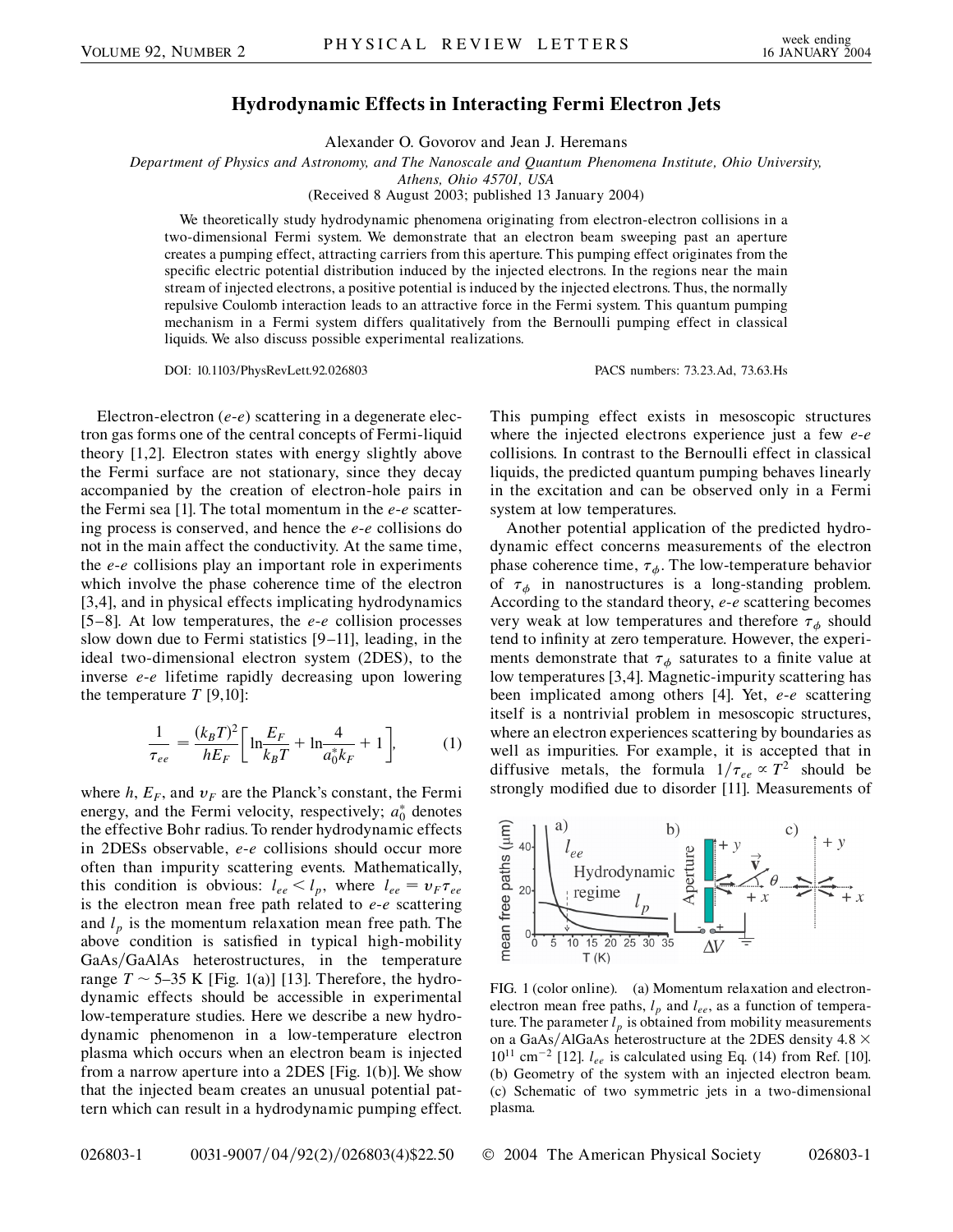the hydrodynamic effect predicted in this work can directly reveal the contribution of *e*-*e* scattering to the phase coherence time in mesoscopic ballistic structures at low temperatures.

To describe hydrodynamic effects in a stationary electron beam [Fig. 1(b)] we employ the linearized Boltzmann equation:

$$
\mathbf{v} \cdot \frac{\partial f_1}{\partial \mathbf{r}} + e \mathbf{E} \cdot \frac{\partial f_0}{\partial \mathbf{p}} = J(f_1),\tag{2}
$$

where  $f_1(\mathbf{r}, \mathbf{p})$  is the distribution function of the nonequilibrium electrons,  $\mathbf{r} = (x, y)$  and **p** are the twodimensional coordinate and momentum, respectively [Fig. 1(b)];  $f_0(\epsilon)$  is the equilibrium Fermi function,  $\mathbf{v} = \mathbf{p}/m$  is the electron velocity, and  $\epsilon$  and *m* are the energy and the effective mass of the electron, respectively; **E** is the in-plane electric field,  $e = -|e|$  is the electron charge, and *J* is the collision integral. At low temperature, the nonequilibrium electrons have energies close to the Fermi surface and the function  $f_1$  can be written as  $f_1(\mathbf{r}; \epsilon, \theta) = -(\partial f_0 / \partial \epsilon) F(\mathbf{r}; \theta)$ , where  $\theta$  is the angle between the velocity and the direction  $+x$ .

We treat *e*-*e* collisions in the relaxation-time approximation. Because of the complexity of the collision integral incorporating the long-range Coulomb interaction, theoretical studies based on the long-range Coulomb collision integral usually include only the first *e*-*e* collision event [5,14]. In contrast, the relaxation-time approach allows us to obtain analytical results for an infinite number of collisions and to describe fundamental hydrodynamic effects appearing in the multicollision regime. Within the relaxation-time approximation, the collision integral describing scattering events in the vicinity of the Fermi surface, takes the form:

$$
J(F) = -\frac{F - \overline{F} - 2\cos\theta\overline{\cos\theta F} - 2\sin\theta\overline{\sin\theta F}}{\tau_{ee}}, \quad (3)
$$

where  $\bar{F} = \int_0^{2\pi} F(\theta) d\theta / 2\pi$  and  $\tau_{ee}$  is the *e-e* scattering time. Note that the *e*-*e* collision integral (3) conserves both the number of particles and the momentum. In addition, the collision integral (3) assumes an ideal system without disorder and is valid if  $l_{ee} < l_p$ .

To solve the Boltzmann equation in the half plane  $x > 0$  we need to impose the boundary condition (BC) at the line  $x = 0$ . Outside the aperture, the BC describes the elastic collision of an electron with an ideal border,  $F(0, y; \theta) - F(0, y; \pi - \theta) = 0$ . In order to express the injection process, we now introduce the injection function  $g(y, \theta)$ , nonzero only in the angle intervals  $0 < \theta < \pi/2$ and  $\left(\frac{3}{2}\right)\pi < \theta < 2\pi$ . It is convenient to consider the BC separately in two intervals,  $-\pi/2 < \theta < \pi/2$  and  $\pi/2 <$  $\theta$  <  $(3/2)\pi$ . In the first angular interval, the outgoing flux of electrons  $v_F F(\theta)$  should equal the sum of the incoming and the injected fluxes,  $v_F F(\pi - \theta) + v_F g(\theta)$ . A similar argument is applied to the second interval. In both intervals, the BC condenses to a single formula:

$$
F(0, y; \theta) - F(0, y; \pi - \theta) = g(y; \theta) - g(y; \pi - \theta).
$$
 (4)

Importantly, the BC (4) leaves some freedom in choosing the function  $F(0, y; \theta)$ . A general solution of Eq. (4) can be written as  $F(0, y; \theta) = w_1(y; \theta) + w_2(y; \theta)$ , where the function  $w_1(\theta)$  is determined by the injection  $g(y; \theta)$ , whereas the function  $w_2(\theta)$  is arbitrary and satisfies the elastic-collision condition  $w_2(y; \theta) - w_2(y; \pi - \theta) = 0$ .

The BCs in this problem are given by Eq. (4) at the line  $x = 0$  and by the condition  $F(x \rightarrow \infty) \rightarrow 0$  at infinity. To solve this problem in a rather convenient way, we now consider a symmetric problem, involving the entire twodimensional plane and two symmetric current sources (two jets) in the vicinity of  $\mathbf{r} = \mathbf{0}$ . Including the two current sources, we write the linearized Boltzmann equation as follows:

$$
\mathbf{v} \cdot \frac{\partial F}{\partial \mathbf{r}} - e\mathbf{E} \cdot \mathbf{v} = J(F) + G(y; \theta)\delta(x) + G(y; \pi - \theta)\delta(x), \tag{5}
$$

where the function  $G(y; \theta)$  describes the injection. By exploiting the symmetry of the problem and integrating Eq. (5) over *x* in the vicinity of  $x = 0$ , we determine that the solution of Eq.  $(5)$  satisfies the necessary BC  $(4)$  with  $G(\theta) = v_F \cos \theta g(\theta)$ . Equation (5) can be solved using Fourier transformation,

$$
i\mathbf{v}\cdot\mathbf{k}F_k - e\mathbf{E}_k\cdot\mathbf{v} = -\frac{F_k - \overline{F}_k - 2\cos\theta\overline{\cos\theta}F_k - 2\sin\theta\overline{\sin\theta}F_k}{\tau_{ee}} + G_{k_y}(\theta) + G_{k_y}(\pi - \theta),\tag{6}
$$

where  $F_{\bf k}(\theta) = \int_{-\infty}^{+\infty} d^2 {\bf r} e^{-i {\bf k} \cdot {\bf r}} F({\bf r}; \theta)$ . The electric field **E** in Eq. (6) originates from the nonequilibrium electrons. We now assume that the heterostructure containing the 2DES is covered by a top metallic gate, with the distance between the 2DES and the top gate *d* smaller than any lateral size of the system. Imposing this condition ensures that the potential  $\phi$  in the plane of 2D plasma is proportional to the nonequilibrium 2DES density  $\delta n(\mathbf{r})$ . Thus, we can write  $\phi(\mathbf{r}) = (4\pi e d/\epsilon_s) \delta n(\mathbf{r})$ , where  $\epsilon_s$  denotes the dielectric constant of the semiconductor [8]. After Fourier transformation, we obtain  $\mathbf{E}_k = -i\mathbf{k}\phi_k =$ 026803-2 026803-2

 $\vec{a}$  – *i***k**(4 $\pi$ *ed*/ $\epsilon$ <sub>s</sub>) $\delta n_k$ . Simultaneously, the electron density is expressed through the function  $\overline{F}$ ,  $\delta n_k = \overline{F}_k D_{2D}$ , where  $D_{2D} = m/\pi \hbar^2$  represents the 2D density of states. By manipulating Eq. (6) and integrating over angles, we obtain a closed system of equations for  $\overline{F}_k$ ,  $\overline{\cos \theta} \overline{F}_k$ , and  $sin\theta F_k$ . The 2DES density can be determined by the functions

$$
\overline{F}_{\mathbf{k}} = \frac{I_1 \frac{2k_0}{k^2} (k_0 W_0 - 1) + I_2}{(1 + 4d/a_0^*)(1 - k_0 W_0)},
$$
\n(7)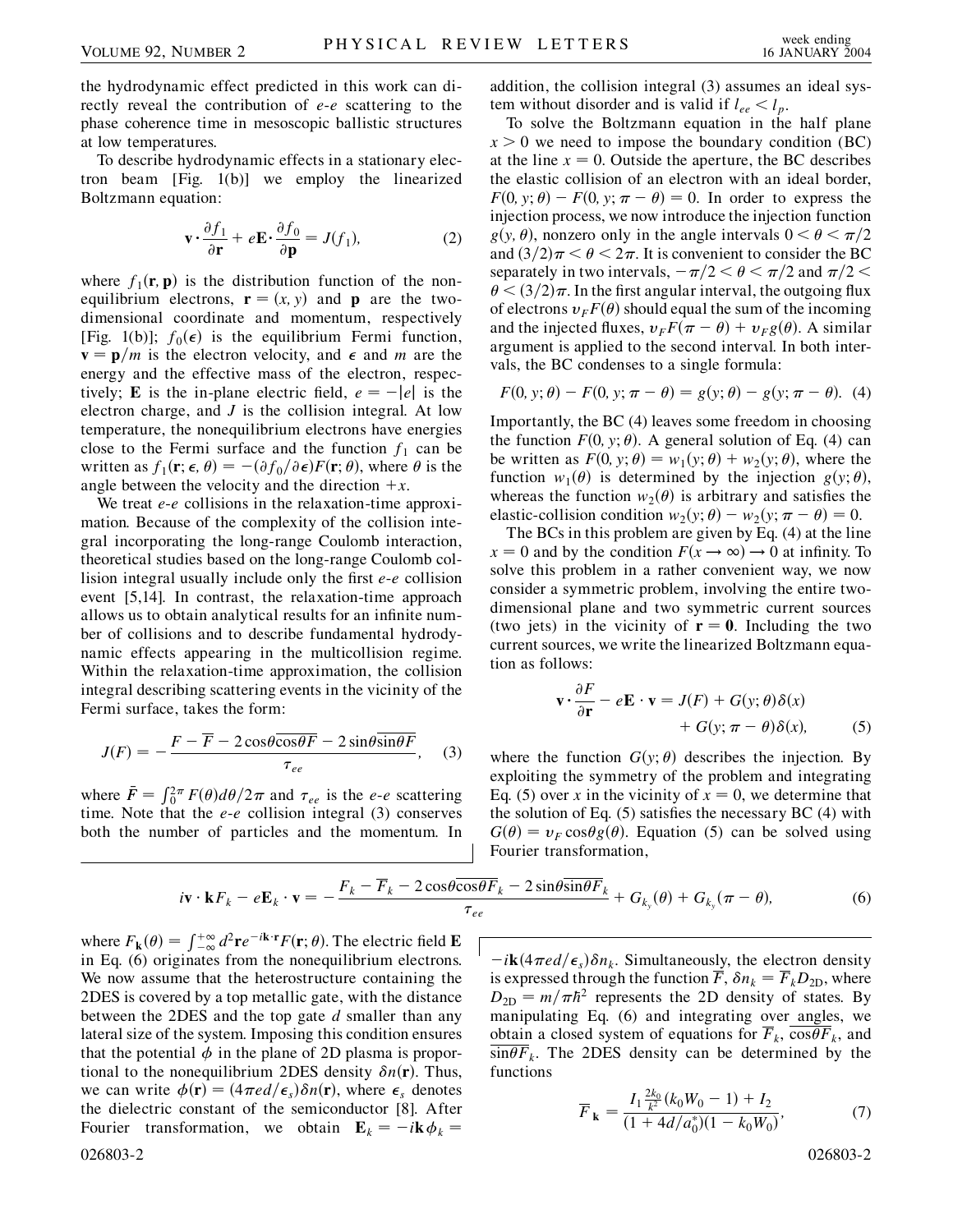$$
W_0(k) = \frac{1}{\sqrt{k^2 + k_0^2}}, \qquad I_1 = \int_0^{2\pi} G_{k_y}(\theta) \frac{d\theta}{\pi v_F},
$$
  
\n
$$
I_2(\mathbf{k}) = \int_0^{2\pi} \frac{G_{k_y}(\theta) + G_{k_y}(\pi - \theta)}{ik \cos(\theta - \alpha) + k_0} \frac{d\theta}{2\pi v_F},
$$
\n(8)

where  $\tan \alpha = k_y/k_x$  and  $k_0 = (v_F \tau_{ee})^{-1} = 1/l_{ee}$ . We also derive analytical expressions for the current densities,  $j_x(\mathbf{k}) = v_F D_{2D} \overline{\cos \theta F}_k$  and  $j_y(\mathbf{k}) = v_F D_{2D} \overline{\sin \theta F}_k$ .

For the injection function, we choose

$$
G(y,\theta) = G_{\text{max}}e^{-(y^2/L^2)}\frac{\Theta(\theta_0 - |\theta|)}{2\theta_0},\tag{9}
$$

with  $\Theta(\theta) = 1$  if  $\theta > 0$  and 0 otherwise. The parameters *L* and  $\theta_0$  describe the spatial width of the aperture and the width of the angular distribution of injected electrons, respectively. The parameter  $G_{\text{max}}$  is proportional to the injected current density in the middle of the aperture. Using the injection function,  $G_{\text{max}}$  can be related to the Using the injection function,  $G_{\text{max}}$  can be related to the total injected current, by  $I = |e|D_{2D}L/(2\sqrt{\pi})G_{\text{max}}$ . Typically, the resistance of the injecting aperture exceeds the resistance of the leads and thus the potential drop across the aperture,  $\Delta V$ , dominates the potential applied to the system. Using the Landauer-Büttiker formalism, we can write  $I = (2e^2/h)N\Delta V$  [15], where *N* represents the number of conducting modes in the aperture. Although quantization of the conductance is not necessary for the observation of the hydrodynamic effect (*N* can be large), the Landauer-Büttiker formalism is rather convenient. By combining the above equations, we obtain  $G_{\text{max}} =$ By combining the about<br> $4\sqrt{\pi}$ |e|N/(hLD<sub>2D</sub>) $\Delta V$ .

Numerical results for the nonequilibrium density distribution follow from the reverse transformation,  $\delta n =$  $D_{2D} \int \exp(i\mathbf{k} \cdot \mathbf{r}) \overline{F}_k d\mathbf{k} / (2\pi)^2$ . Figure 2 shows that  $\delta n$  is large and positive inside the ballistic beam, as expected. But  $\delta n$  is depressed to negative values in regions near the main stream of injected electrons. The negative  $\delta n$  corresponds to depletion. In Fig. 3, we schematically show



FIG. 2. Calculated nonequilibrium electron density as a function of the in-plane coordinates.

the streamlines associated with injection. Interestingly, in the regions adjacent to the main stream, the currents flow towards the beam. Qualitatively, we can understand this behavior in terms of *e*-*e* scattering: the injected electrons create an effective pressure and scatter the background Fermi-sea electrons toward the right. Numerical calculations show that this happens not in the main stream, where the density of excess electrons is high, but rather on the sides of the main stream. The currents flowing toward the main stream tend to compensate for the lack of electrons.

The electron depletion in the vicinity of the injected beam can lead to carrier pumping toward this beam. The potential induced by the nonequilibrium electrons can be expressed as  $\phi(\mathbf{r}) = (4 \pi e d/\epsilon_s) \delta n(\mathbf{r})$ , reflecting the fact that a local net charge will lead to a local potential of the same sign. If a detector aperture is situated in the region of electron depletion  $(\delta n < 0)$ , the detector will experience a positive potential (Fig. 3). In voltage measurement mode, the detector can be considered a closed reservoir with net zero current. A positive potential denotes a lack of electrons in the detector reservoir, the result of a net pumping of electrons toward the injected beam. We can also consider the pumping in terms of currents. Suppose that we turn on the injected current *I* at  $t = 0$ . In the region of the detector window, the pumping effect extracts electrons from the detector. After some time, the system reaches steady state, and the net current through the detector window vanishes. Hence a counter current of electrons into the detector must be generated, by a positive potential on the detector lead. If on the contrary current is allowed to flow, electrons will be pumped through the aperture in steady state. To achieve the steady state pumping, we can connect the detector contact to the Fermi sea in the right-hand side, including a resistor to maintain the current at a level sufficiently low for the



FIG. 3 (color online). Schematic of a hydrodynamic pump in a mesoscopically patterned 2DES. The streamlines and density distribution are shown schematically. The detector serves as a probe for the potential near the main beam of electrons. Inset: The induced voltage at point *A* with coordinates  $(x_A, y_A)$  as a function of temperature;  $N = 10$ ; 2DES density =  $4.8 \times$  $10^{11}$  cm<sup>-2</sup>,  $d = 400$  Å,  $a_0^* = 100$  Å, and  $\epsilon = 12.5$ .